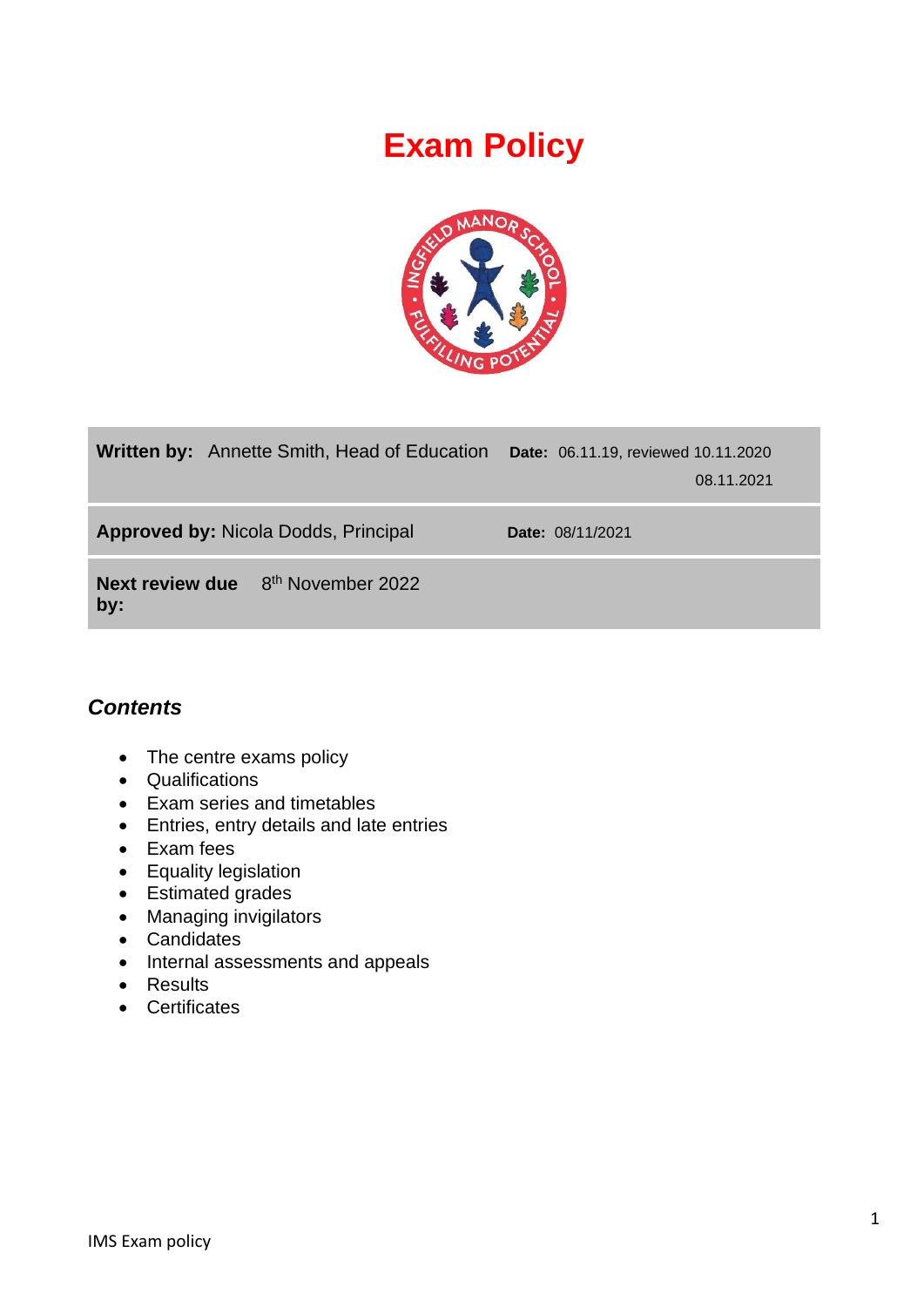The purpose of this exams policy is:

- to ensure the planning and management of exams is conducted efficiently and in the best interests of candidates;
- to ensure the operation of an efficient exams system with clear quidelines for all relevant staff.

It is the responsibility of everyone involved in the centre's exam processes to read, understand and implement this policy.

The exams policy will be reviewed every year.

The exams policy will be reviewed by the Head of Centre and Head of Education/Exams Officer

Where references are made to JCQ regulations/guidelines, further details can be found at [www.jcq.org.uk.](http://www.jcq.org.uk/)

# *Exam responsibilities*

Both the head of centre and exams officer must be familiar with the updated JCQ regulations found at *[https://www.jcq.org.uk/exams-office/access-arrangements-and-special](https://www.jcq.org.uk/exams-office/access-arrangements-and-special-consideration/regulations-and-guidance/)[consideration/regulations-and-guidance/](https://www.jcq.org.uk/exams-office/access-arrangements-and-special-consideration/regulations-and-guidance/)*

#### **The head of centre**:

- has overall responsibility for the school/college as an exams centre and advises on appeals and re-marks.
- is responsible for reporting all suspected or actual incidents of malpractice refer to the JCQ document *Suspected malpractice in examinations and assessments*.

#### Exams officer<sup>1</sup>:

- manages the administration of internal exams and external exams.
- advises the senior leadership team, subject and class tutors, and other relevant support staff on annual exams timetables and procedures as set by the various awarding bodies.
- oversees the production and distribution, to all centre staff and candidates, of an annual calendar for all exams in which candidates will be involved and communicates regularly with staff concerning imminent deadlines and events.
- ensures that candidates and their parents are informed of and understand those aspects of the exams timetable that will affect them.
- checks with teaching staff that the necessary coursework and/or controlled assessments are completed on time and in accordance with JCQ guidelines.
- provides and confirms detailed data on estimated entries.
- maintains systems and processes to support the timely entry of candidates for their exams.
- receives, checks and stores securely all exam papers and completed scripts and ensures that scripts are dispatched as per the guidelines.

<sup>&</sup>lt;sup>1</sup> This is the individual to whom the Head of Centre has delegated responsibility for the administration of exams in their centre.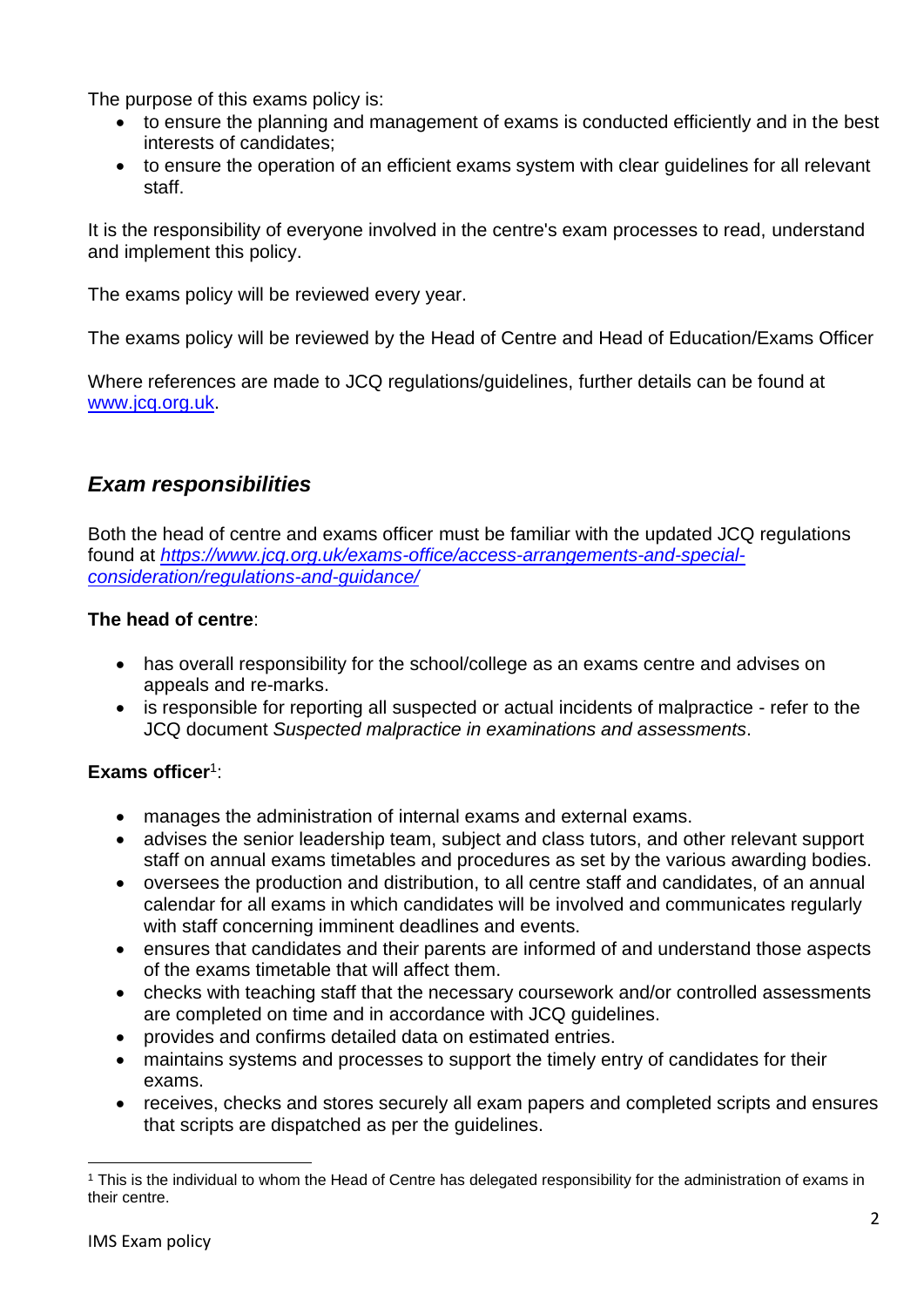- administers access arrangements and makes applications for special consideration following the regulations in the JCQ publication *A guide to the special consideration process*.
- identifies and manages exam timetable clashes.
- accounts for income and expenditures relating to all exam costs/charges.
- line manages the senior exams invigilator in organising the recruitment, training, and monitoring of a team of exams invigilators responsible for the conduct of exams.
- ensures candidates' coursework / controlled assessment marks are submitted, and any other material required by the appropriate awarding bodies correctly and on schedule.
- tracks, dispatches, and stores returned coursework / controlled assessments.
- arranges for dissemination of exam results and certificates to candidates and forwards, in consultation with the SLT, any post results service requests.

#### **Head of Education** is responsible for*:*

- guidance and pastoral oversight of candidates who are unsure about exams entries or amendments to entries.
- accurate completion of entry and all other mark sheets and adherence to deadlines as set by the exams officer.
- accurate completion of coursework / controlled assessment mark sheets and declaration sheets.
- decisions on post-results procedures.

**Teachers** are responsible for:

• supplying information on entries, coursework and controlled assessments as required by the head of department and/or exams officer.

#### The **special educational needs coordinator (SENCo)/Head of Education** is responsible for:

- identification and testing of candidates' requirements for access arrangements and notifying the exams officer in good time so that they are able to put in place exam day arrangements
- process any necessary applications in order to gain approval (if required).
- working with the exams officer to provide the access arrangements required by candidates in exams rooms.

#### **Lead invigilator/invigilators** are responsible for:

- assisting the exams officer in the efficient running of exams according to JCQ regulations.
- collection of exam papers and other material from the exams office before the start of the exam.
- collection of all exam papers in the correct order at the end of the exam and ensuring their return to the exams office.

#### **Candidates** are responsible for:

- confirmation and signing of entries.
- understanding coursework / controlled assessment regulations and signing a declaration that authenticates the coursework as their own.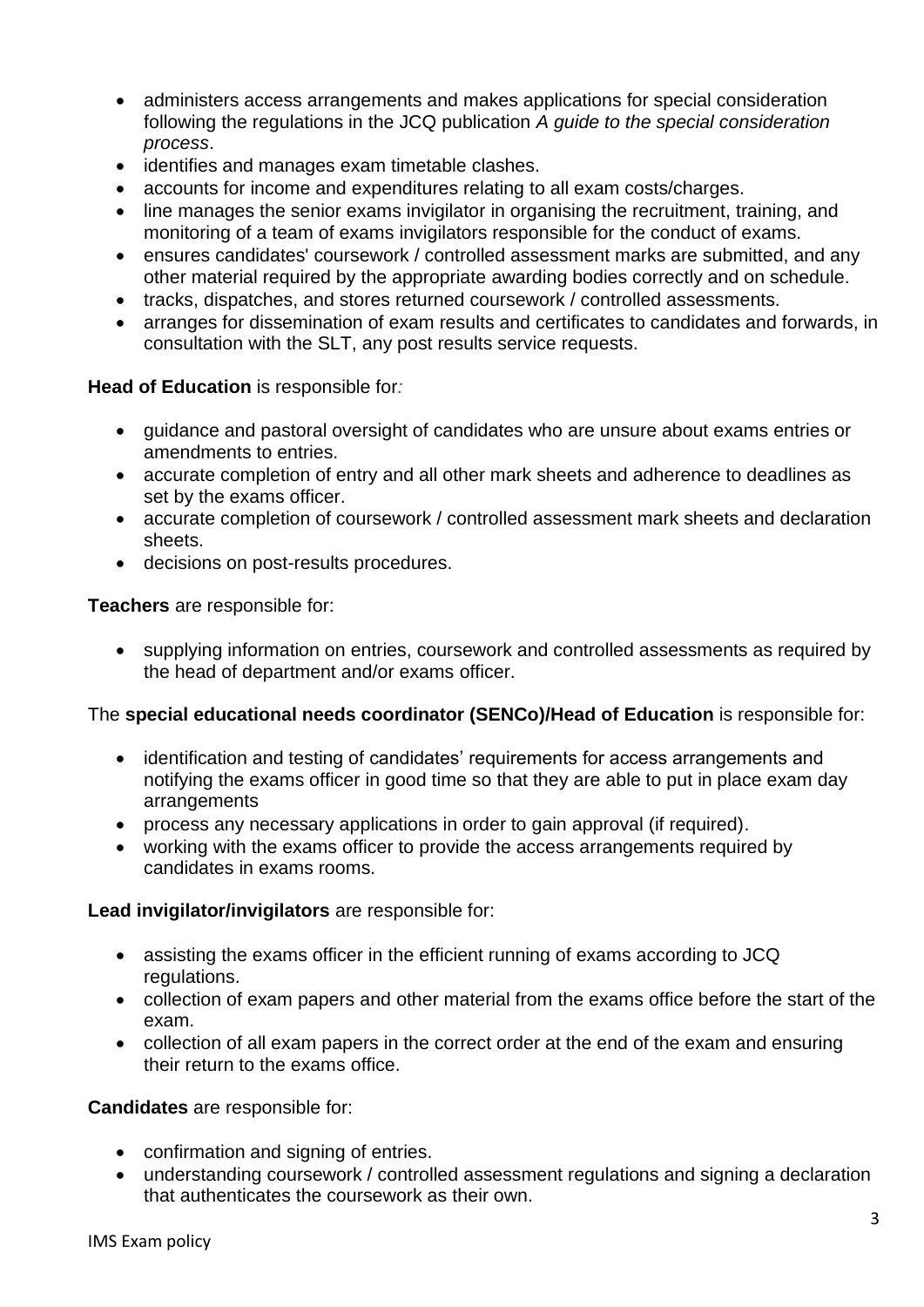• ensuring they conduct themselves in all exams according to the JCQ regulations.

## *Qualifications offered*

The qualifications offered at this centre are decided by the Head of Education and are regularly reviewed.

The types of qualifications offered are considered on the needs of the cohort but include:

- *ASDAN My Independence – Transforming Aspirations*
- *ASDAN My Independence – Exploring Aspirations*
- *ASDAN My Independence – Realising Aspirations*
- *ASDAN My Independence – Transforming Aspirations*
- *ASDAN Personal Progress*
- *Edexcel Maths Entry Level Certificate*
- *Edexcel English Entry Level Certificate*
- *Edexcel Functional Skills Maths*
- *WJEC Additional English Entry Pathway*
- *WJEC ICT Users Entry Pathway*
- *WJEC Science Today Entry Pathway*
- *WJEC Humanities Entry Pathway*

The qualifications offered are discussed with parents and students at annual review meetings and parent's evening meeting.

Decisions on whether a candidate should be entered for a particular subject will be taken by the class teacher in consultation with the Head of Education.

## *Exam series*

Internal exams, including mock/trial exams and assessments are scheduled to ensure that they provide support to the students.

External exams and assessments are scheduled in accordance with the awarding bodies instructions.

Internal exams are held under controlled assessment conditions.

The Head of Education decides which exam series are used in the centre.

The centre does offer some assessments on an on-demand basis. If offered, on-demand assessments can be scheduled only in windows agreed between the Head of Education and the Vice-Principal*.*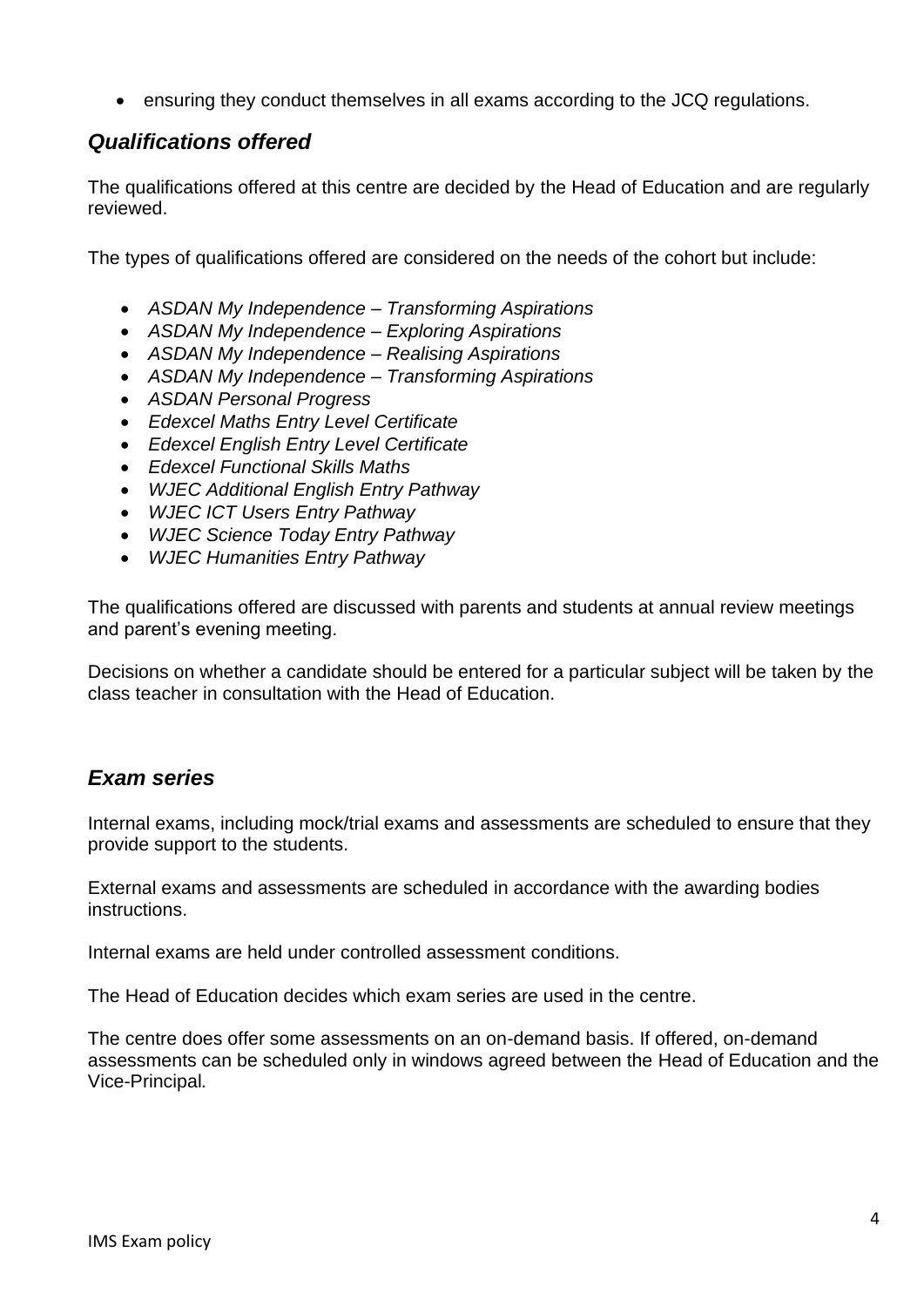## *Exam timetables*

Once confirmed, the exams officer will circulate the exam timetables for internal and/or external exams at a specified date before each series begins.

### *Entries, entry details and late entries*

Candidates or parents/carers can request a subject entry, change of level or withdrawal.

The centre does not accept entries from private candidates.

The centre does not act as an exams centre for other organisations.

Entry deadlines are circulated to heads of department/curriculum via email and teacher meetings.

Heads of department/curriculum will provide estimated entry information to the exams officer to meet JCQ and awarding body deadlines.

Entries and amendments made after an awarding organisation's deadline (i.e. late) require the authorisation, in writing, of Vice-Principal.

GCSE re-sits/retakes are allowed.

Functional skills re-sits/retakes are.

Re-sit decisions will be made by Head of Education in consultation with class teachers.

## *Exam fees*

Candidates or departments will not be charged for changes of tier, withdrawals made by the proper procedures or alterations arising from administrative processes provided these are made within the time allowed by the awarding bodies.

The exams officer will publish the deadline for actions well in advance for each exams series.

All entry exam fees are paid by the centre.

Late entry or amendment fees are paid by the centre.

Fee reimbursements are not sought from candidates

Re-sit fees are paid by the centre.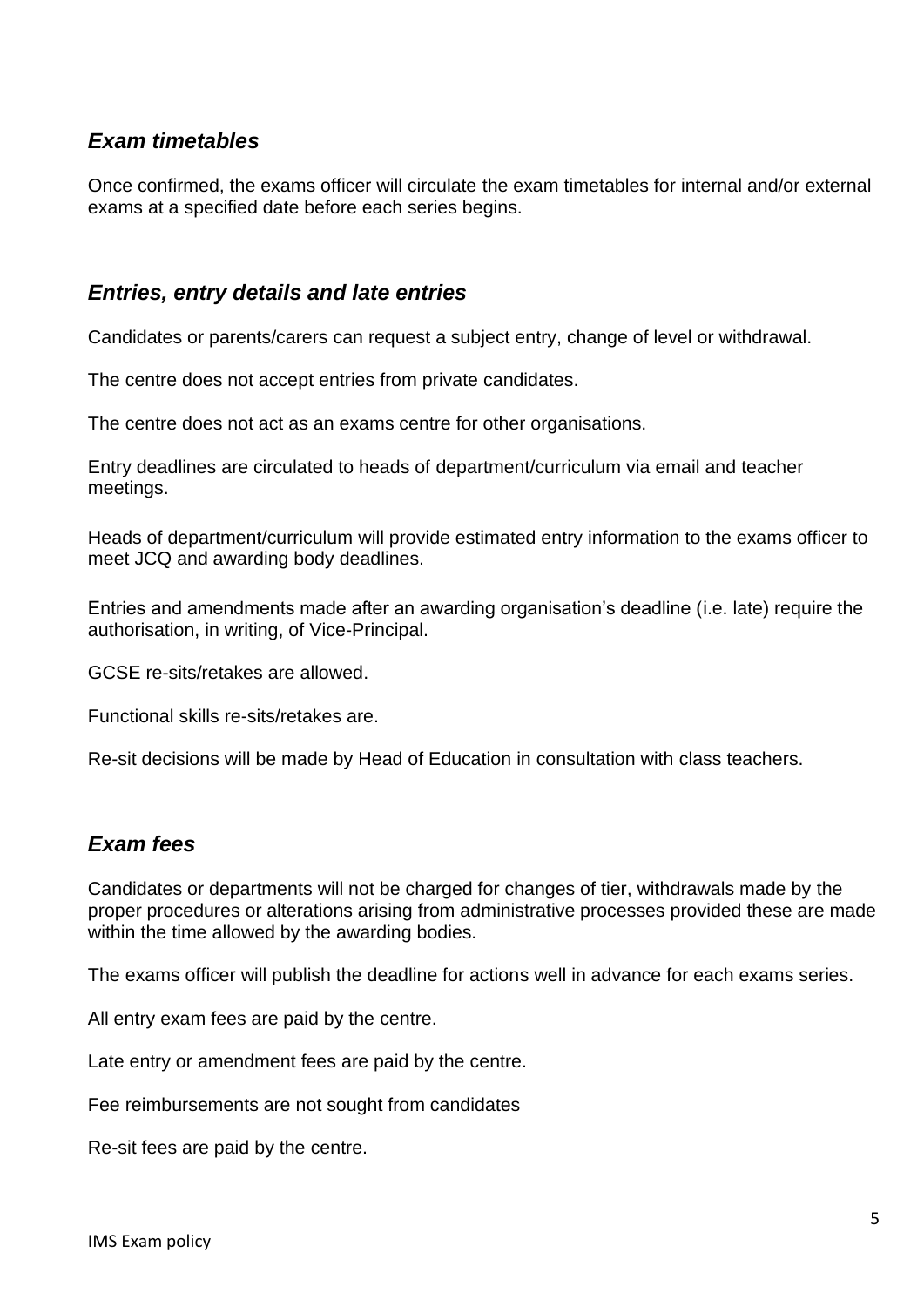# *Equality Legislation*

All exam centre staff must ensure that they meet the requirements of any equality legislation.

The centre will comply with the legislation, including making reasonable adjustments to the service that that they provide to candidates in accordance with requirements defined by the legislation, awarding bodies, and JCQ. This is the responsibility of the Head of Education.

#### **Disability Discrimination Act**

All exam centre staff must ensure they meet the requirements of the Equality Act 2010 and UN Convention.

The Equality Act provides legal rights for people with disabilities to protect them from discrimination. The main provisions of the Act give protection to disabled people in the areas of employment and education, as well as access to goods, services and facilities; and buying and renting land or property.

The UN Convention on disability rights has been agreed by the UK to protect and promote the rights of disabled people.

A person is classed as disabled under the Equality Act 2010 if you they have a physical or mental impairment that has a 'substantial' and 'long-term' negative effect on your ability to do normal daily activities.

At Ingfield Manor, we will meet the disability provisions under the the Equality Act 2010 and UN Convention by ensuring that the exams centre is accessible and that all candidates are able to access the exam. This is the responsibility of the Head of Centre and Head of Education.

See also person-centred care policy and disability access plan.

#### *Access arrangements*

The SENCo/ Head of Education will inform subject teachers of candidates with special educational needs and any special arrangements that individual candidates will need during the course and in any assessments/exams.

A candidate's access arrangements requirement is determined by the teacher, in consultation with SENCo/ Head of Education.

Ensuring there is appropriate evidence for a candidate's access arrangement is the responsibility of SENCo/ Head of Education.

Submitting completed access arrangement applications to the awarding bodies is the responsibility of the SENCo/ Head of Education.

Rooming for access arrangement candidates will be arranged by the Exams Officer/ Head of Education.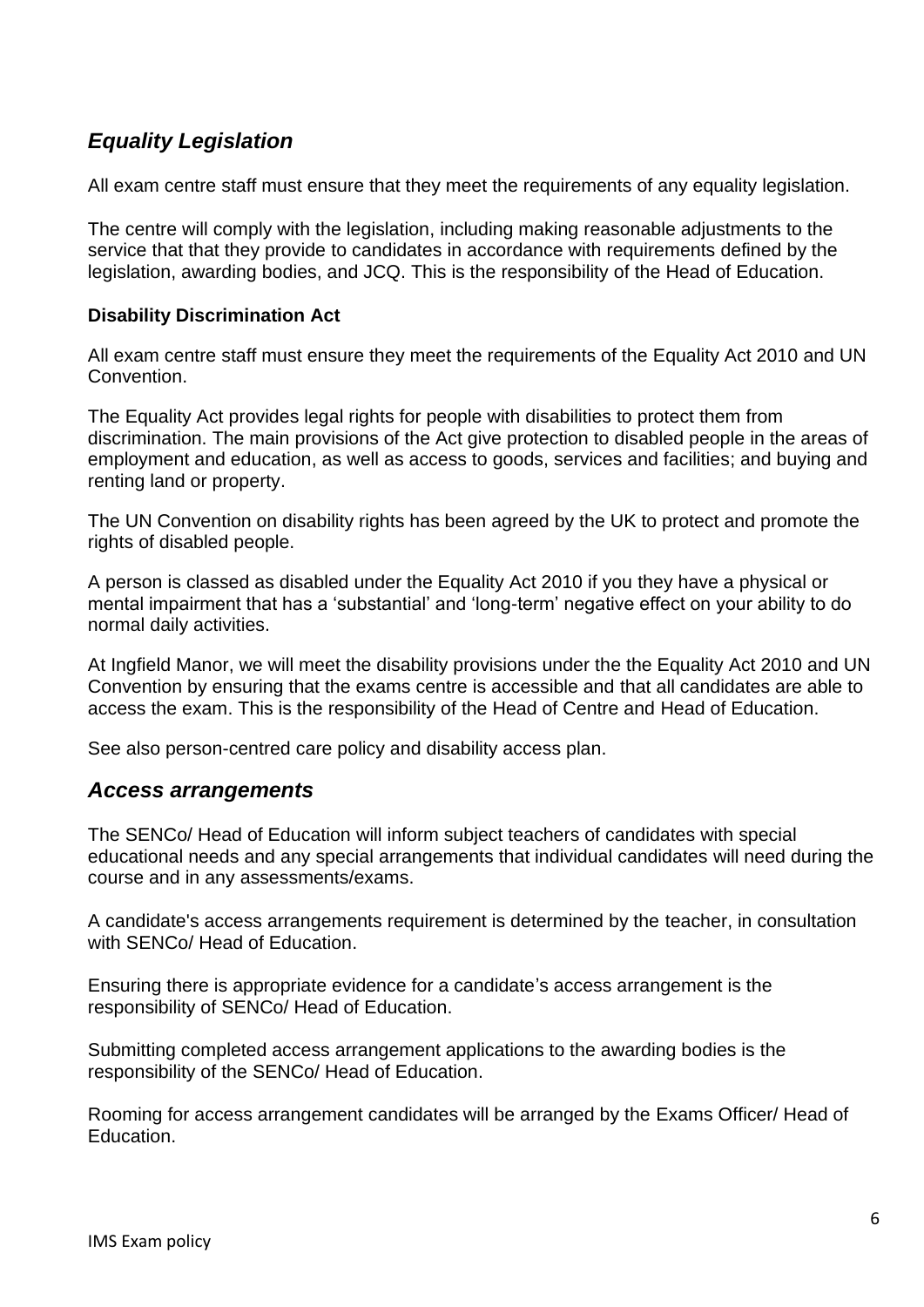Invigilation and support for access arrangement candidates, as defined in the JCQ access arrangements regulations, will be organised by the Exams Officer/ Head of Education

See exam access arrangement procedures.

## **Contingency planning**

Contingency planning for exams administration is the responsibility of the Senior Leadership team.

See exams contingency plan.

#### **Estimated grades**

Teachers are responsible for submitting estimated grades to the exams officer when requested by the exams officer.

#### **Managing invigilators**

External staff will not be used to invigilate examinations if possible. Where necessary, this will only be extreme circumstances.

Invigilators are timetabled, trained, and briefed by the SENCo/ Head of Education.

#### **Malpractice**

The head of centre in consultation with Exams Officer/ Head of Education is responsible for investigating suspected malpractice. See malpractice and maladministration procedure

See malpractice and maladministration procedure.

## **Exam days**

The exams officer will book all exam rooms after liaison with other users and make the question papers, other exam stationery and materials available for the invigilator.

Site management staff are responsible for setting up the allocated rooms, and will be advised of requirements 2 weeks in advance.

The Exams Officer/ Head of Education will start and finish all exams in accordance with JCQ guidelines.

Subject staff may be present at the start of the exam to assist with identification of candidates. Any staff present must be in accordance with the rules defined by JCQ concerning who is allowed in the exam room and what they can do.

In practical exams, subject teachers' availability will be in accordance with JCQ guidelines.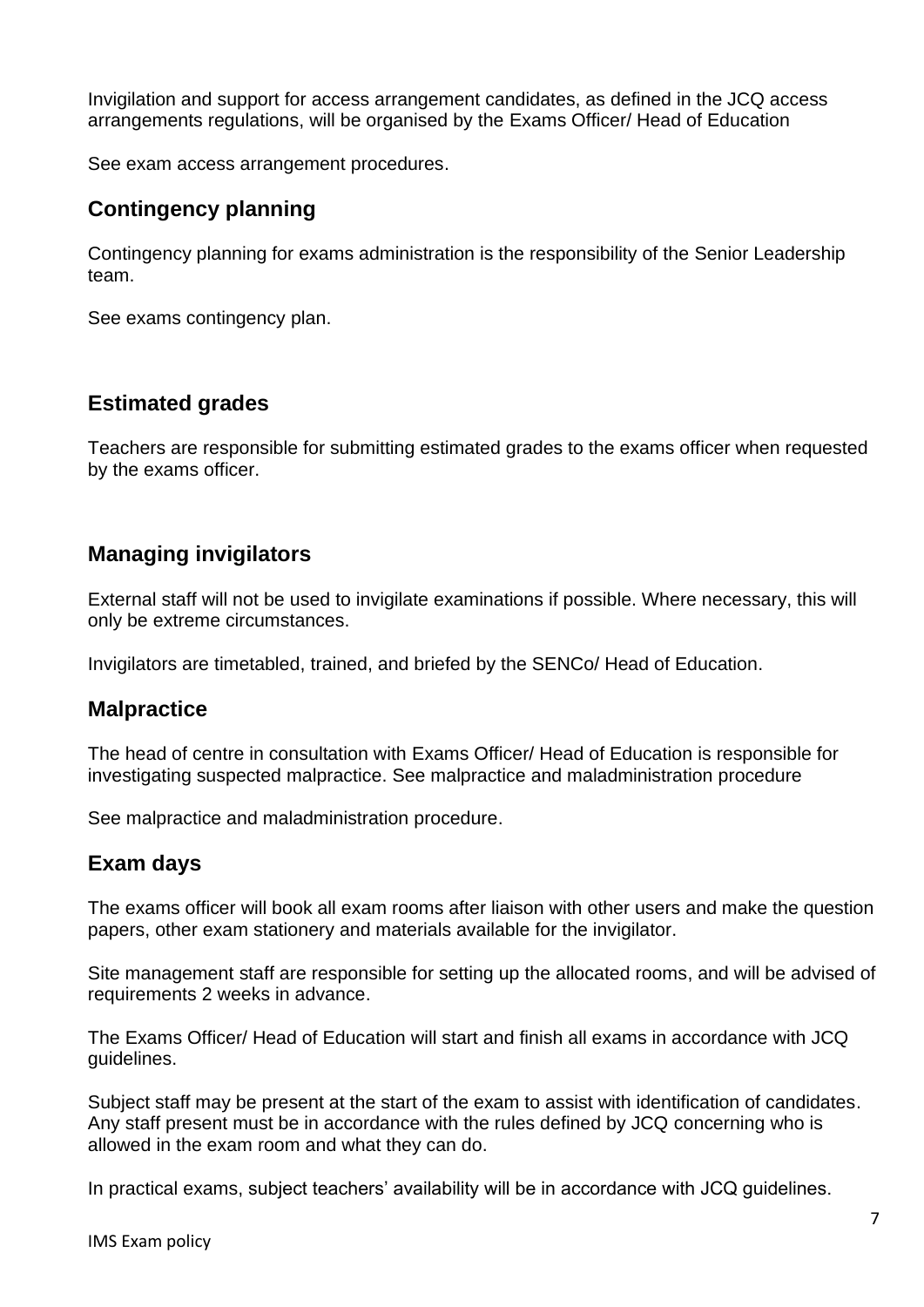Exam papers must not be read by subject teachers or removed from the exam room before the end of a session. Papers will be distributed to heads of department in accordance with JCQ's recommendations and no later than 48 hours after candidates have completed them.

After an exam, the exams officer will arrange for the safe dispatch of completed examination scripts to awarding bodies, working in conjunction with admin staff.

See procedure for emergency evacuation of exams room and exams contingency plan.

## **Candidates**

The exams officer will provide written information to candidates in advance of each exam series. A formal briefing session for candidates may be given by the Head of Education.

The centre's published rules on acceptable dress and behaviour apply at all times. Candidates' personal belongings remain their own responsibility and the centre accepts no liability for their loss or damage.

In an exam room candidates must not have access to items other than those clearly allowed in the instructions on the question paper, the stationery list, or the specification for that subject. This is particularly true of mobile phones and other electronic communication or storage devices with text or digital facilities. Any precluded items must not be taken into an exam room.

Disruptive candidates are dealt with in accordance with JCQ guidelines. Candidates are expected to stay for the full exam time at the discretion of the SENCo/ Head of Education.

Note: candidates who leave an exam room must be accompanied by an appropriate member of staff at all times.

The SENCo/ Head of Education is responsible for handling late or absent candidates on exam day.

See verifying candidates identification procedure.

## **Clash candidates**

The Exams Officer/ Head of Education will be responsible as necessary for supervising escorts, identifying a secure venue and arranging overnight stays.

## **Special consideration**

Should a candidate be unable to attend an exam because of illness, suffer bereavement or other trauma, be ill or otherwise disadvantaged or disturbed during an exam, then it is the candidate's responsibility to alert the centre's SENCo/ Head of Education to that effect.

The candidate must support any special consideration claim with appropriate evidence within 3 days of the exam.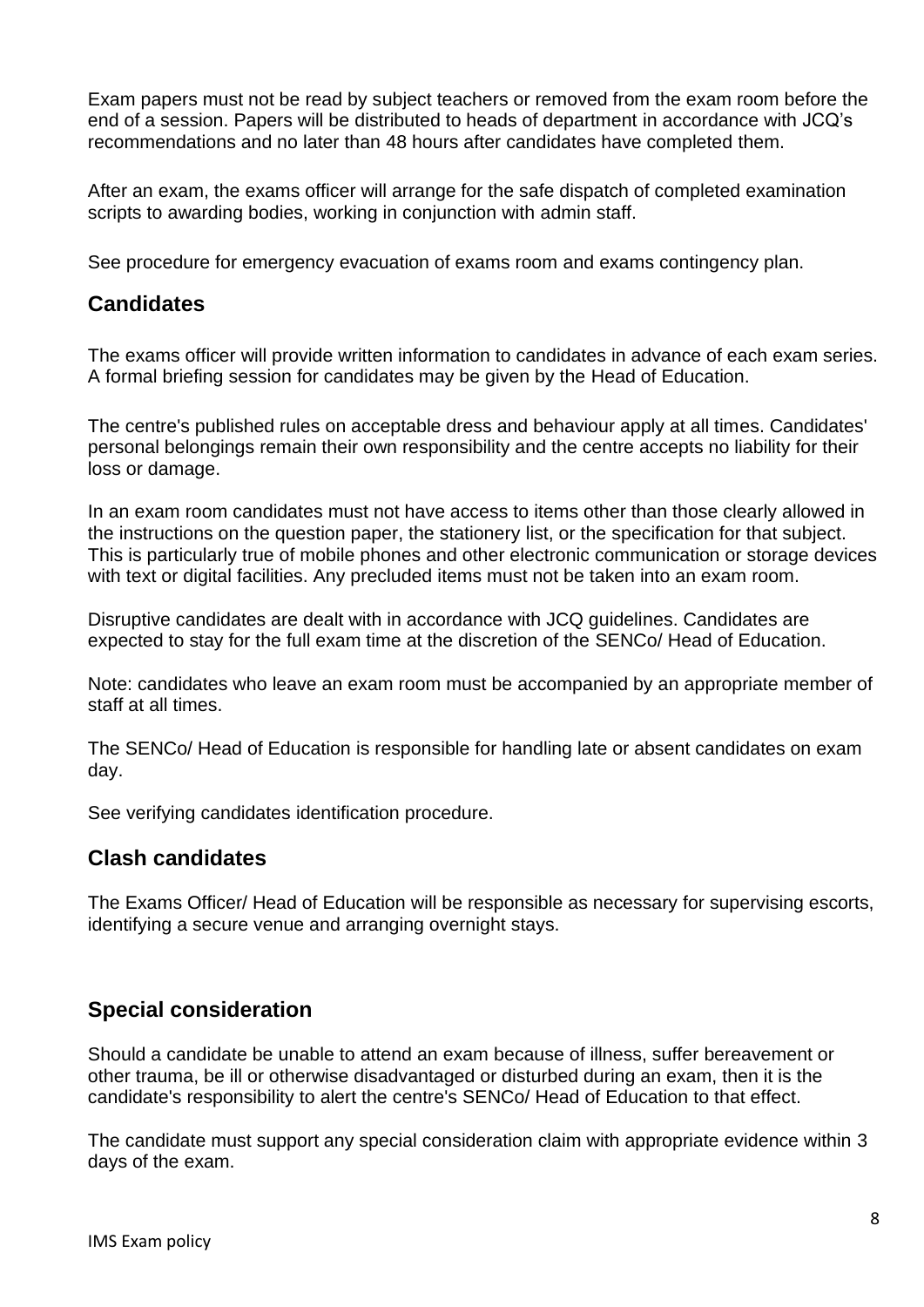The exams officer will make a special consideration application to the relevant awarding body within 5 days of the exam.

#### **Internal assessment**

It is the duty of heads of department to ensure that all internal assessment is completed at the correct time. The exams officer will assist by keeping a record of each dispatch, including the recipient details and the date and time sent.

Marks for all internally assessed work are provided to the exams office by the teacher. The exams officer will inform staff of the date when appeals against internal assessments must be made by. Any appeals will be dealt with in accordance with the centre's Internal Appeals Procedure (IAP) document.

See non-exam assessment policy and internal appeals procedure.

#### **Results**

Candidates will receive individual results slips on results days,

- in person at the centre or
- by post to their home address (first class)

The results slip will be in the form of a centre produced document.

Arrangements for the centre to be open on results days are made by the Vice-Principal.

The provision of the necessary staff on results days is the responsibility of the Principal.

## **Enquiries about Results (EAR)**

EARs may be requested by centre staff or the candidate following the release of results. A request for a re-mark or clerical check requires the written consent of the candidate, a request for a re-moderation of internally assessed work may be submitted without the consent of the group of candidates.

The cost of EARs will be paid by the centre, assuming the centre believe there is a true necessity. Otherwise, the costs will be met by the candidate.

All decisions on whether to make an application for an EAR will be made by SENCo/ Head of Education, in consultation with subject teacher.

If a candidate's request for an EAR is not supported, the candidate may appeal and the centre will respond by following the process in its Internal Appeals Procedure (IAP) document.

All processing of EARs will be the responsibility of the Exams Officer, following the JCQ guidance.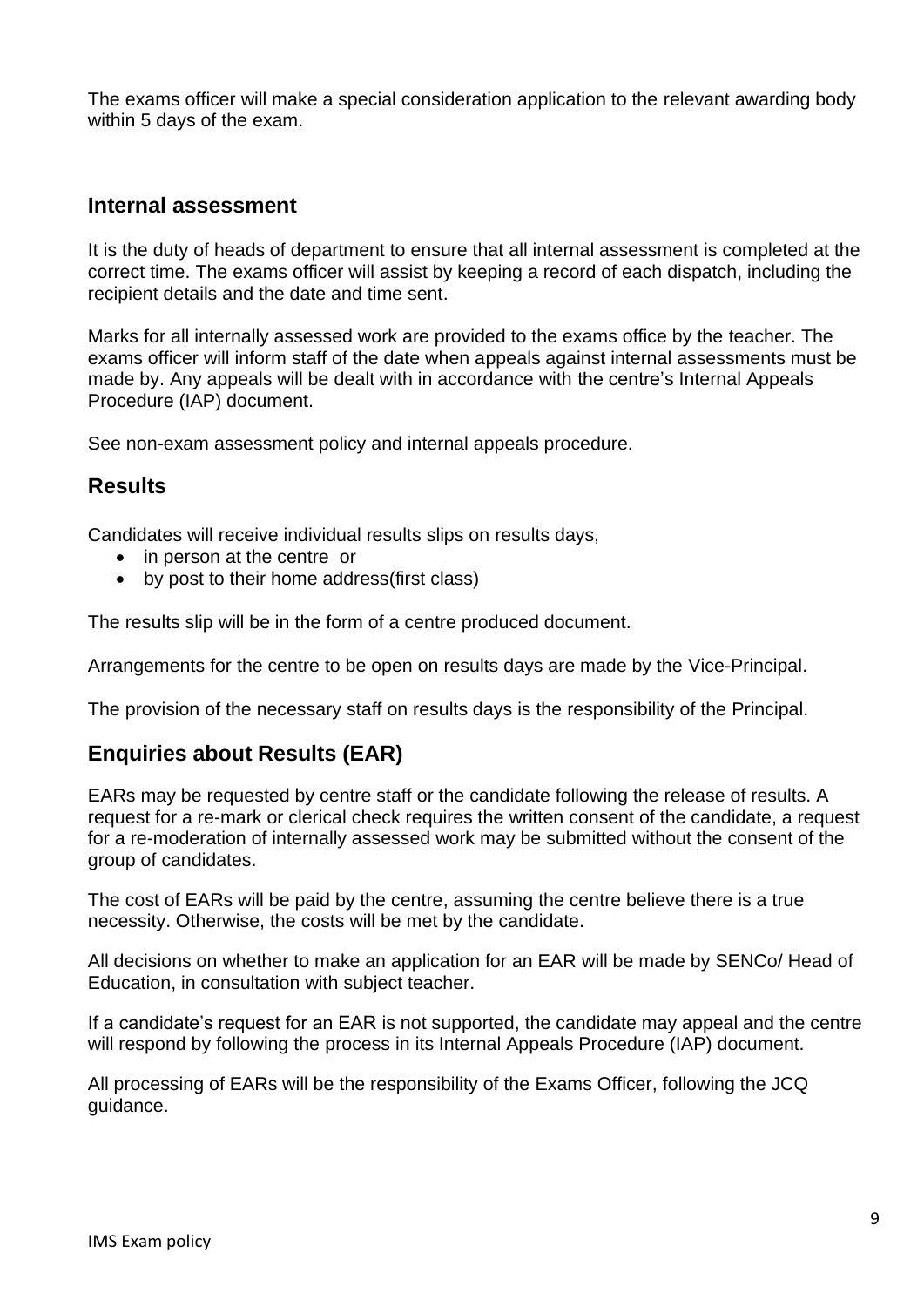# **Access to Scripts (ATS)**

After the release of results, candidates may ask subject staff to request the return of written exam papers within 14 days of the receipt of results.

Centre staff may also request scripts for investigation or for teaching purposes. For the latter, the consent of candidates must be obtained.

An EAR cannot be applied for once an original script has been returned.

The cost of ATSs will be paid by the candidate, unless the centre believes that there is a requirement.

Processing of requests for ATS will be the responsibility of Exams Officer.

# **Certificates**

Candidates will receive their certificates

- in person at the centre or
- by post to their home address (first class)

Certificates can be collected on behalf of a candidate by third parties, provided they have written authority from the candidate to do so, and bring suitable identification with them that confirms who they are.

The centre retains copies of certificates for 5 years.

A new certificate will not be issued by an awarding organisation. A transcript of results may be issued if a candidate agrees to pay the costs incurred.

Head of centre **Exams** officer

Date

08/11/2021

Linked policies:

- Examination contingency plan
- Exam access arrangement procedures
- Internal appeals procedure
- Internal assessment and moderation processes

Ghite